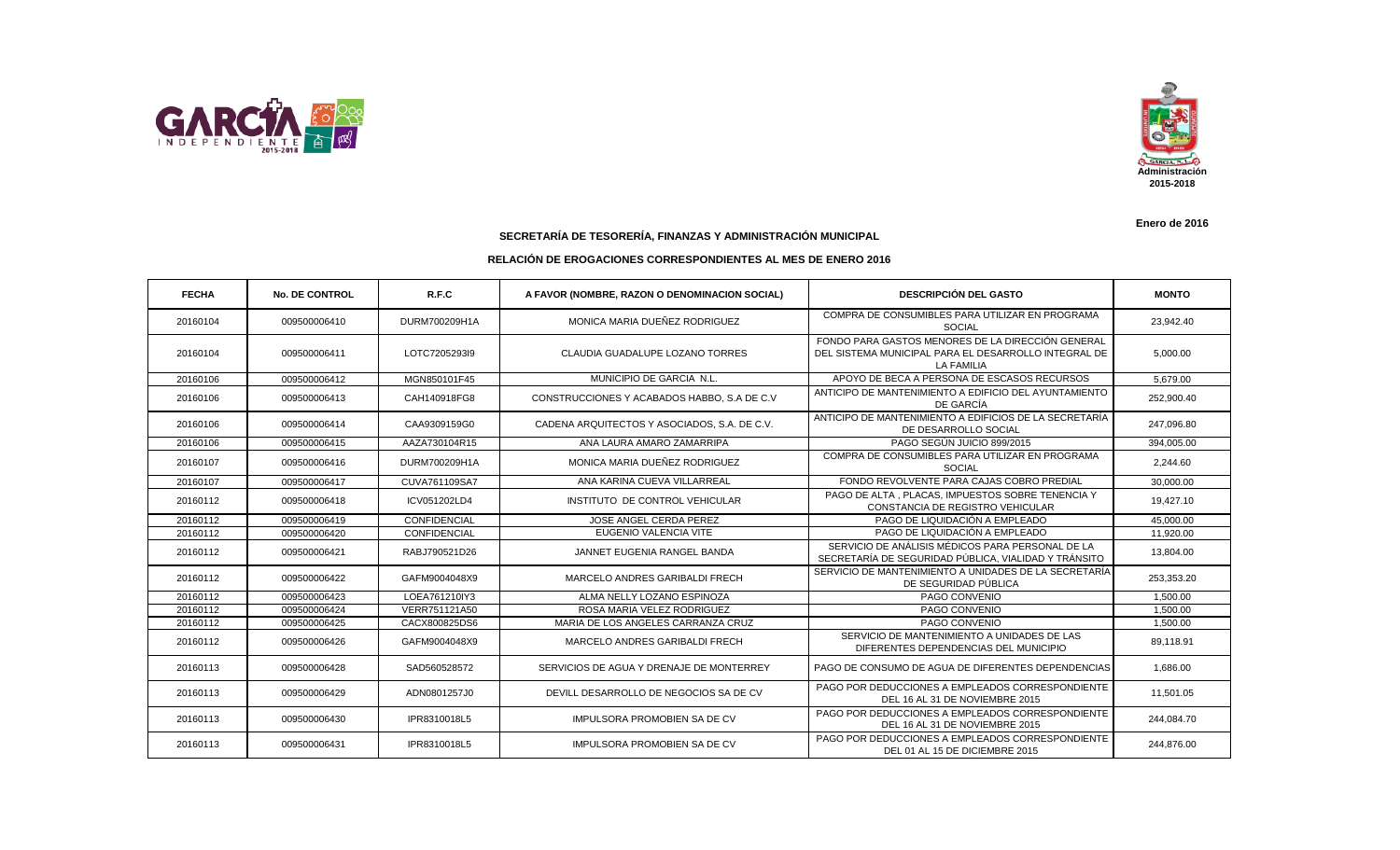| 20160113 | 009500006432 | ADN0801257J0  | DEVILL DESARROLLO DE NEGOCIOS SA DE CV             | PAGO POR DEDUCCIONES A EMPLEADOS CORRESPONDIENTE<br>DEL 01 AL 15 DE DICIEMBRE 2015                                             | 10,817.42    |
|----------|--------------|---------------|----------------------------------------------------|--------------------------------------------------------------------------------------------------------------------------------|--------------|
| 20160113 | 009500006433 | GNP9211244PO  | GRUPO NACIONAL PROVINCIAL, S.A.B.                  | PAGO DE DEDUCIBLE POR REPARACIÓN DE UNIDAD DE LA<br>SECRETARÍA DE SEGURIDAD PÚBLICA, VIALIDAD Y TRÁNSITO                       | 18,635.00    |
| 20160113 | 009500006434 | GNP9211244PO  | GRUPO NACIONAL PROVINCIAL, S.A.B.                  | PAGO DE DEDUCIBLE POR REPARACIÓN DE UNIDAD DE LA<br>SECRETARÍA DE SEGURIDAD PÚBLICA, VIALIDAD Y TRÁNSITO                       | 26,050.00    |
| 20160113 | 009500006435 | GNP9211244PO  | GRUPO NACIONAL PROVINCIAL, S.A.B.                  | PAGO DE DEDUCIBLE POR REPARACIÓN DE UNIDAD DE LA<br>SECRETARÍA DE SEGURIDAD PÚBLICA, VIALIDAD Y TRÁNSITO                       | 9,695.00     |
| 20160114 | 009500006436 | UAN691126MK2  | UNIVERSIDAD AUTONOMA DE NUEVO LEON                 | SERVICIO DE ATENCIÓN MÉDICA A EMPLEADO MUNICIPAL                                                                               | 21,240.00    |
| 20160114 | 009500006438 | MOMR7208155M1 | <b>RICARDO MORELOS MORALES</b>                     | SERVICIO DE MANTENIMIENTO A UNIDADES DE LA SECRETARÍA<br>DE SEGURIDAD PÚBLICA VIALIDAD Y TRÁNSITO                              | 12,100.00    |
| 20160114 | 009500006439 | CKX110314FH0  | CONCETTI K9, S.A. DE C.V.                          | MATERIAL DE PAPELERÍA Y SUMINISTROS PARA DIFERENTES<br><b>DEPENDENCIAS</b>                                                     | 60,238.80    |
| 20160114 | 009500006440 | VAPB840504U45 | BELSABETH GUADALUPE VALDEZ POLINO                  | GASTOS A POSTERIOR COMPROBACIÓN                                                                                                | 5,000.00     |
| 20160114 | 009500006441 | AAU140319HC3  | AUTOKAM REGIOMONTANA SA DE CV                      | SERVICIO DE MANTENIMIENTO A UNIDADES DE LA SECRETARÍA<br>DE SEGURIDAD PÚBLICA VIALIDAD Y TRÁNSITO                              | 342,200.00   |
| 20160114 | 009500006442 | GEL120809B33  | GRUPO EMPRESARIAL LONG, S.A. DE C.V.               | COMPRA DE ARTÍCULOS DE PAPELERÍA Y DE ESCRITORIO PARA<br>DIFERENTES DEPENDENCIAS                                               | 66,598.73    |
| 20160115 | 009500006443 | CONFIDENCIAL  | FILIBERTO CRUZ PATIÑO                              | PAGO DE LIQUIDACIÓN A EMPLEADO                                                                                                 | 39,036.52    |
| 20160115 | 009500006444 | ROWE750123Q66 | ENRIQUE RODRIGUEZ WILLIAMS                         | REPOSICIÓN FONDO PARA GASTOS MENORES DE LAS<br>DIFERENTES DEPENDENCIAS                                                         | 6,490.64     |
| 20160118 | 009500006445 | CTL0504123L5  | COPIADORAS Y TECNOLOGIA LASER SA DE CV             | SERVICIO DE RENTA DE COPIADORAS PARA DIFERENTES<br><b>DEPENDENCIAS</b>                                                         | 101,249.40   |
| 20160118 | 009500006446 | SASC900630BZ4 | CRISTIAN ALEJANDRO SALDIVAR SANCHEZ                | COMPRA DE SUMINISTROS PARA PERSONAL OPERATIVO DE LA<br>SECRETARÍA DE SEGURIDAD PÚBLICA VIALIDAD Y TRÁNSITO.                    | 121,104.00   |
| 20160118 | 009500006447 | CODR581210FU3 | RICARDO COVARRUBIAS DAVILA                         | GASTOS DE REPRESENTACIÓN CORRESPONDIENTES AL MES<br>DE NOVIEMBRE 2015 DE ACUERDO AL CONTRATO COLECTIVO<br><b>DEL SINDICATO</b> | 45,000.00    |
| 20160118 | 009500006448 | AOCS9103029N5 | SONIA ABIGAIL ABOYTES CARDONA                      | SERVICIO DE RENTA DE EQUIPO DE VIDEO Y SERVICIO PARA<br>DIFERENTES PROGRAMAS SOCIALES                                          | 17,400.00    |
| 20160118 | 009500006449 | ITF120426V59  | INTEGRACION TECNOLOGICA FISCAL, S. DE R.L. DE C.V. | COMPRA DE ARTÍCULOS DE PAPELERÍA Y DE ESCRITORIO PARA<br>DIFERENTES DEPENDENCIAS                                               | 20,179.88    |
| 20160118 | 009500006450 | CFE370814QI0  | COMISION FEDERAL DE ELECTRICIDAD                   | CONSUMO DE ENERGÍA ELÉCTRICA DE ALUMBRADO PÚBLICO<br>CORRESPONDIENTE AL MES DE DICIEMBRE 2015                                  | 3,843,481.00 |
| 20160118 | 009500006451 | CFE370814QI0  | COMISION FEDERAL DE ELECTRICIDAD                   | CONSUMO DE ENERGÍA ELÉCTRICA DE DIFERENTES<br>DEPENDENCIAS MES DE DICIEMBRE 2015                                               | 173,237.00   |
| 20160118 | 009500006452 | CONFIDENCIAL  | JOSE LUIS TREVIÑO ROSALES                          | PAGO DE LIQUIDACIÓN A EMPLEADO                                                                                                 | 52,392.00    |
| 20160118 | 009500006453 | CONFIDENCIAL  | MARCO ANTONIO CARRILLO RAMIREZ                     | PAGO DE LIQUIDACIÓN A EMPLEADO                                                                                                 | 48,930.00    |
| 20160118 | 009500006454 | CONFIDENCIAL  | RAYMUNDO BARRAZA OVALLE                            | PAGO DE LIQUIDACIÓN A EMPLEADO                                                                                                 | 71,838.00    |
| 20160118 | 009500006456 | CONFIDENCIAL  | YOLANDA GALLEGOS GUERRA                            | PAGO DE LIQUIDACIÓN A EMPLEADO                                                                                                 | 59,892.00    |
| 20160118 | 009500006458 | CONFIDENCIAL  | JUANA MARIA PERALES OCAMPO                         | PAGO DE LIQUIDACIÓN A EMPLEADO                                                                                                 | 16,499.99    |
| 20160118 | 009500006459 | CONFIDENCIAL  | CARLOS ALFREDO REYNA OLAGUE                        | PAGO DE LIQUIDACIÓN A EMPLEADO                                                                                                 | 13,216.74    |
| 20160118 | 009500006460 | CONFIDENCIAL  | <b>OMAR CIRILO GOMEZ</b>                           | PAGO DE LIQUIDACIÓN A EMPLEADO                                                                                                 | 9,405.40     |
| 20160118 | 009500006461 | CONFIDENCIAL  | PATSY BERENICE SANDOVAL GUZMAN                     | PAGO DE LIQUIDACIÓN A EMPLEADO                                                                                                 | 7,941.95     |
| 20160118 | 009500006462 | CONFIDENCIAL  | CAROLINA ANAHI RAMIREZ PRADO                       | PAGO DE LIQUIDACIÓN A EMPLEADO                                                                                                 | 5,674.70     |
| 20160118 | 009500006463 | CONFIDENCIAL  | MARIA GRACIELA MARTINEZ ARANDA                     | PAGO DE LIQUIDACIÓN A EMPLEADO                                                                                                 | 14,977.69    |
| 20160118 | 009500006464 | CONFIDENCIAL  | HILDA SALAZAR HERNANDEZ                            | PAGO DE LIQUIDACIÓN A EMPLEADO                                                                                                 | 19,132.50    |
| 20160118 | 009500006465 | CONFIDENCIAL  | CESAR JESUS GATICA RODRIGUEZ                       | PAGO DE LIQUIDACIÓN A EMPLEADO                                                                                                 | 1,576.56     |
| 20160118 | 009500006466 | CONFIDENCIAL  | GUSTAVO FERNANDO CABALLERO TALAVERA                | PAGO DE LIQUIDACIÓN A EMPLEADO                                                                                                 | 27,400.00    |
| 20160120 | 009500006467 | KCD1211168R3  | KMD CONSTRUCCION Y DISEÑO SA DE CV                 | DECORACIÓN NAVIDEÑA A MUNICIPIO                                                                                                | 116,000.00   |
| 20160120 | 009500006468 | RESJ6702176PA | JORGE ALBERTO REZA SANTOS                          | COMPRA DE MATERIALES PARA MANTENIMIENTO DE<br>SEMÁFOROS EN DIFERENTES AVENIDAS DEL MUNICIPIO                                   | 607,921.60   |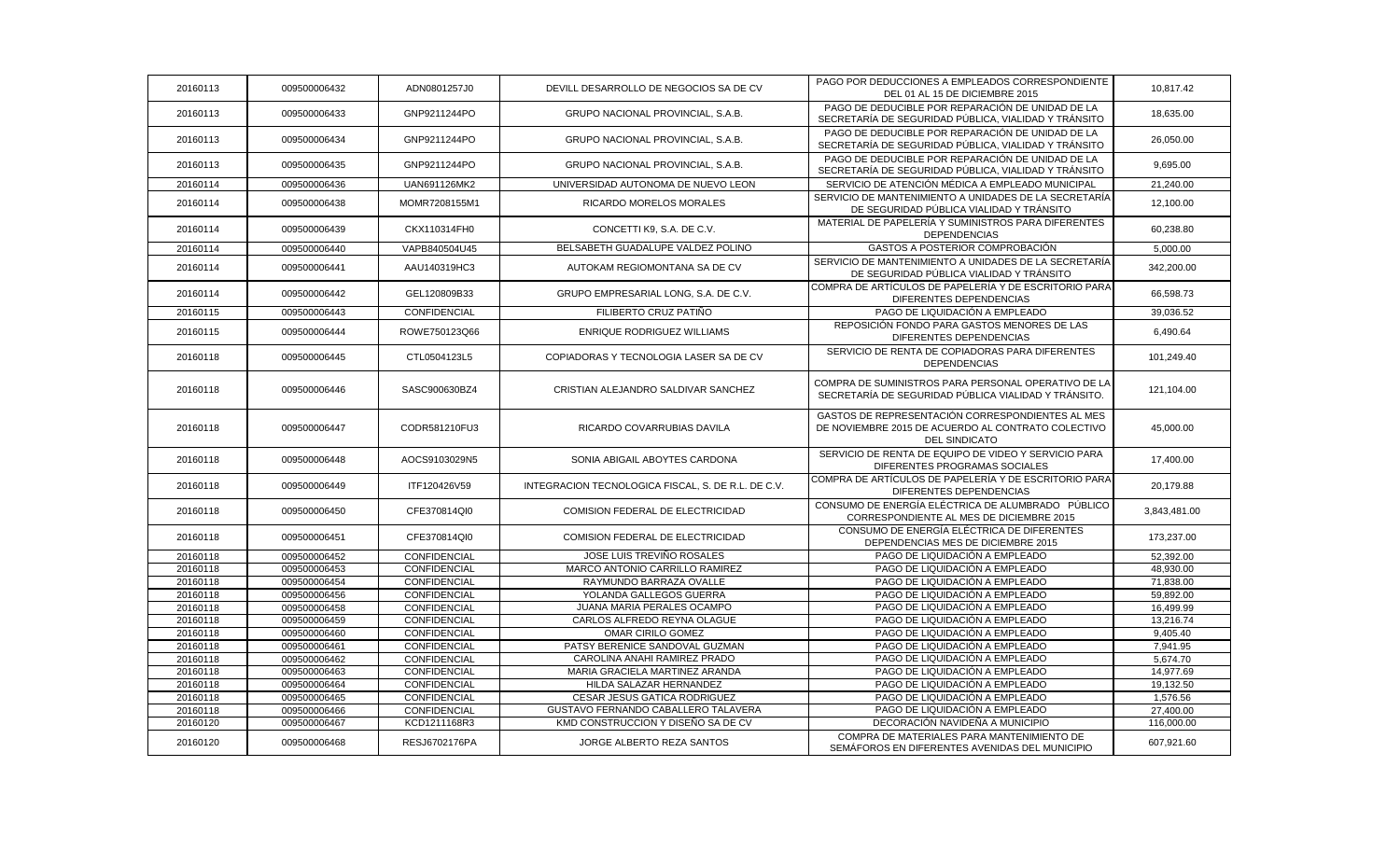| 20160120 | 009500006469 | CKX110314FH0  | CONCETTI K9, S.A. DE C.V.                | MATERIAL DE PAPELERÍA Y SUMINISTROS PARA DIFERENTES<br><b>DEPENDENCIAS</b>                         | 125,231.30 |
|----------|--------------|---------------|------------------------------------------|----------------------------------------------------------------------------------------------------|------------|
| 20160120 | 009500006470 | TRR150218DT2  | TRACTO REFACCIONES RUIZ, S.A. DE C.V.    | COMPRA DE REFACCIONES Y SERVICIO DE MANTENIMIENTO DE<br>UNIDADES DE LAS DIFERENTES DEPENDENCIAS    | 253,590.10 |
| 20160120 | 009500006471 | VALY931211BTA | YISSELA GISEL VAQUERA LUNA               | APOYO PARA GASTOS DE TRANSPORTACIÓN A PERSONA DE<br><b>ESCASOS RECURSOS</b>                        | 3,500.00   |
| 20160121 | 009500006472 | ADN0801257J0  | DEVILL DESARROLLO DE NEGOCIOS SA DE CV   | PAGO POR DEDUCCIONES A EMPLEADOS CORRESPONDIENTE<br>DEL 16 AL 31 DE DICIEMBRE 2015                 | 9,685.93   |
| 20160121 | 009500006473 | IPR8310018L5  | <b>IMPULSORA PROMOBIEN SA DE CV</b>      | PAGO POR DEDUCCIONES A EMPLEADOS CORRESPONDIENTE<br>DEL 16 AL 31 DE DICIEMBRE 2015                 | 250,980.30 |
| 20160121 | 009500006474 | IPR8310018L5  | <b>IMPULSORA PROMOBIEN SA DE CV</b>      | PAGO POR DEDUCCIONES A EMPLEADOS CORRESPONDIENTE<br>DEL 01 AL 15 DE ENERO 2016                     | 260,200.90 |
| 20160121 | 009500006475 | ADN0801257J0  | DEVILL DESARROLLO DE NEGOCIOS SA DE CV   | PAGO POR DEDUCCIONES A EMPLEADOS CORRESPONDIENTE<br>DEL 01 AL 15 DE ENERO 2016                     | 7,508.28   |
| 20160125 | 009500006476 | CONFIDENCIAL  | RAUL GONZALEZ BARAJAS                    | PAGO DE LIQUIDACIÓN A EMPLEADO                                                                     | 36,000.00  |
| 20160125 | 009500006477 | CONFIDENCIAL  | MOISES SANCHEZ CAMPILLO                  | PAGO DE LIQUIDACIÓN A EMPLEADO                                                                     | 40,000.00  |
| 20160125 | 009500006478 | MESJ760609H61 | JUAN ANTONIO MERAZ SAUCEDA               | FONDO PARA GASTOS MENORES DE LAS DIFERENTES<br><b>DEPENDENCIAS</b>                                 | 15,000.00  |
| 20160126 | 009500006481 | CONFIDENCIAL  | ROSA ADRIANA PAEZ HERNANDEZ              | PAGO DE LIQUIDACIÓN A EMPLEADO                                                                     | 291,088.00 |
| 20160126 | 009500006482 | VAMJ800924E55 | JAVIER VALDEZ MORENO                     | COMPRA DE MATERIAL Y SUMINISTROS PARA MANTENIMIENTO<br>DE EDIFICIO DEL AYUNTAMIENTO                | 141,619.70 |
| 20160126 | 009500006483 | GNP9211244PO  | GRUPO NACIONAL PROVINCIAL, S.A.B.        | PAGO DE PÓLIZAS DE SEGUROS A UNIDADES DE LAS<br>DIFERENTES DEPENDENCIAS                            | 253,519.10 |
| 20160126 | 009500006484 | GNP9211244PO  | <b>GRUPO NACIONAL PROVINCIAL, S.A.B.</b> | PAGO DE PÓLIZAS DE SEGUROS A UNIDADES DE LAS<br>DIFERENTES DEPENDENCIAS                            | 681,578.50 |
| 20160126 | 009500006485 | CKX110314FH0  | CONCETTI K9, S.A. DE C.V.                | MATERIAL DE PAPELERÍA Y SUMINISTROS PARA DIFERENTES<br><b>DEPENDENCIAS</b>                         | 93,970.44  |
| 20160127 | 009500006488 | VALR6811178P0 | JOSE RICARDO VALADEZ LOPEZ               | REPOSICIÓN FONDO PARA GASTOS MENORES                                                               | 7,177.87   |
| 20160128 | 009500006489 | PBN810519GX8  | PATRONATO DE BOMBEROS DE NUEVO LEON A.C. | APORTACIÓN CORRESPONDIENTE AL MES DE DICIEMBRE 2015                                                | 50,000.00  |
| 20160128 | 009500006490 | PBN810519GX8  | PATRONATO DE BOMBEROS DE NUEVO LEON A.C. | APORTACIÓN CORRESPONDIENTE AL MES DE ENERO 2016                                                    | 50,000.00  |
| 20160128 | 009500006491 | FAGM870105KQ0 | MIGUEL ALEJANDRO FRANCISCO GUTIERREZ     | FONDO PARA GASTOS MENORES                                                                          | 15,000.00  |
| 20160128 | 009500006492 | ICV051202LD4  | INSTITUTO DE CONTROL VEHICULAR           | PAGO DE ALTA, PLACAS, IMPUESTOS SOBRE TENENCIA Y<br>CONSTANCIA DE REGISTRO VEHICULAR               | 10,663.00  |
| 20160129 | 009500006493 | GGN081202I59  | GRUPO GLOBAL DE NEGOCIOS, GML SA DE CV   | COMPRA DE MATERIAL Y SUMINISTROS PARA MANTENIMIENTO<br>DE EDIFICIO DEL AYUNTAMIENTO                | 5,225.80   |
| 20160129 | 009500006494 | DEFM8907018BA | MICHEL DELGADO FLORES                    | SERVICIO DE MANTENIMIENTO DE UNIDADES DE LASECRETARÍA<br>DE SEGURIDAD PUBLICA. VIALIDAD Y TRÁNSITO | 285,980.00 |
| 20160129 | 009500006495 | PEGR800131GR3 | ROBERTO PEÑA GARZA                       | COMPRA DE MATERIAL DE LIMPIEZA PARA DIFERENTES<br><b>DEPENDENCIAS</b>                              | 427,541.20 |
| 20160129 | 009500006496 | CNS010406725  | CREACIONES NEIMS, S.A. DE C.V.           | UNIFORMES PARA PERSONAL DE LAS DIFERENTES<br>DEPENDENCIAS DEL MUNICIPIO                            | 7,656.00   |
| 20160129 | 009500006497 | VAC1105252X8  | AD USUM COMERCIALIZACION S.A. DE C.V.    | COMPRA DE ARTICULOS PARA UTILIZAR EN PROGRAMA SOCIAL                                               | 11,600.00  |
| 20160129 | 009500006498 | UIGA7505288Z0 | AARON URDIALES GONZALEZ                  | SUMINISTROS Y MATERIALES DE LIMPIEZA PARA DIFERENTES<br><b>DEPENDENCIAS</b>                        | 23,200.00  |
| 20160129 | 009500006499 | EISC730601IK9 | CLAUDIA MONICA ESPINOSA SANCHEZ          | SERVICIO DE ARREGLOS FLORALES                                                                      | 4,860.40   |
| 20160129 | 009500006500 | CKX110314FH0  | CONCETTI K9, S.A. DE C.V.                | MATERIAL DE PAPELERÍA Y SUMINISTROS PARA DIFERENTES<br><b>DEPENDENCIAS</b>                         | 163,436.50 |
| 20160129 | 009500006501 | OIAE560223Q53 | ELIAS OLIVO ARROYO                       | SERVICIO DE RENTA DE TOLDO PARA UTILIZAR EN<br>DIFERENTES PROGRAMAS SOCIALES                       | 20,648.00  |
| 20160129 | 009500006502 | CAJI8204302L7 | IVAN JACOB CALDERON JASSO                | COMPRA DE MATERIAL ELÉCTRICO Y DE FERRETERÍA PARA<br>MANTENIMIENTOS EN LAS DIFERENTES DEPENDENCIAS | 35,800.15  |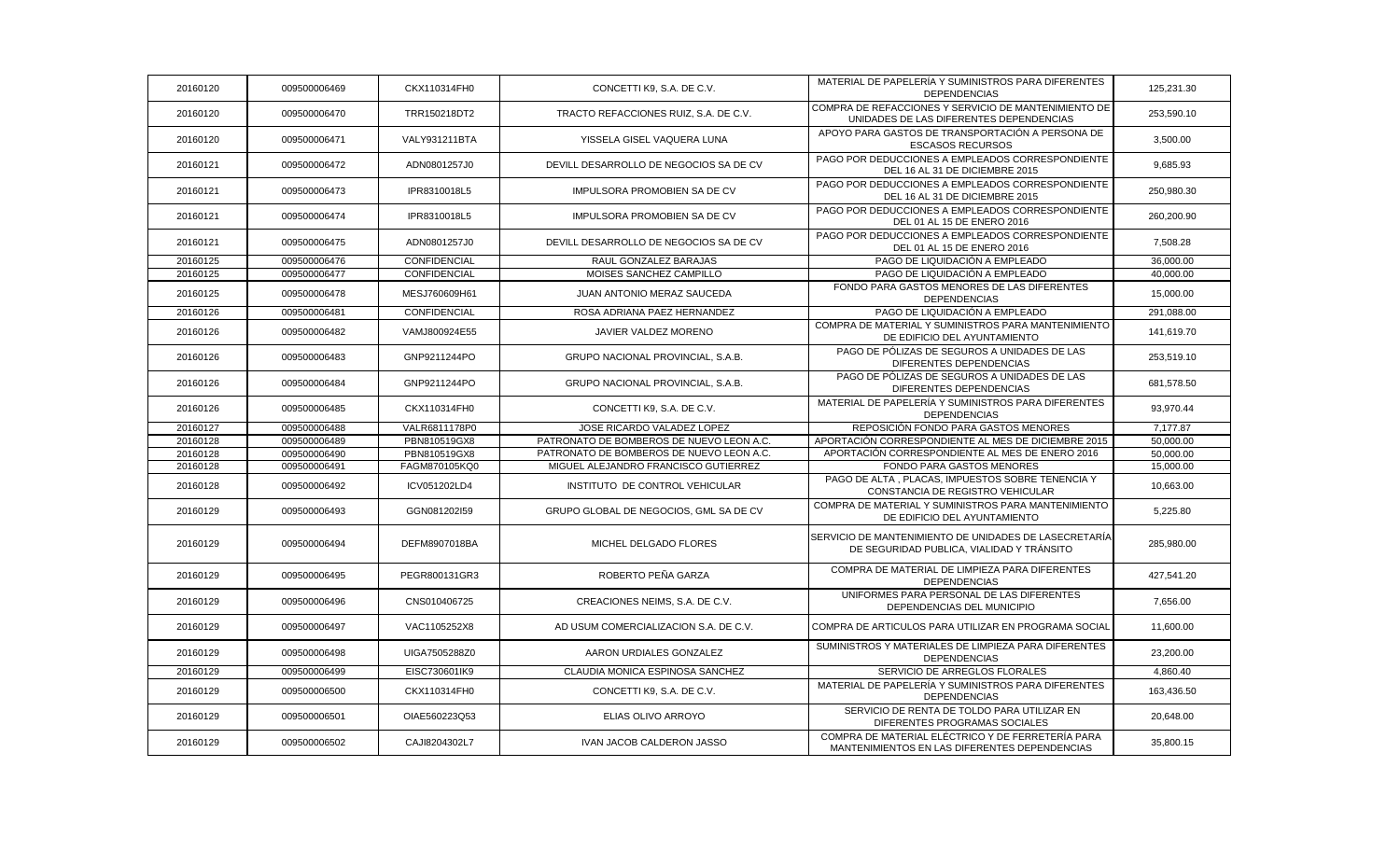| 20160129 | 009500006503 | JIMJ660804H26 | JAIME ERIK JIMENEZ MOSQUEDA                     | SERVICIO DE RENTA DE EQUIPO DE TRANSPORTE PARA<br>ACCIONES SOCIALES DE LA DIRECCIÓN GENERAL DEL<br>SISTEMA MUNICIPAL PARA EL DESARROLLO INTEGRAL DE LA<br>FAMILIA (DIF) | 11,020.00    |
|----------|--------------|---------------|-------------------------------------------------|-------------------------------------------------------------------------------------------------------------------------------------------------------------------------|--------------|
| 20160129 | 009500006504 | SLI060818BL4  | SINERGIA EN LIMPIEZA INDUSTRIAL SA DE CV        | SERVICIO DE RENTA DE BAÑOS PORTÁTIL PARA UTILIZAR EN<br>PROGRAMA SOCIAL                                                                                                 | 2,784.00     |
| 20160129 | 009500006505 | COSO791017DH3 | OMAR COSSIO SEPULVEDA                           | SERVICIO DE RENTA DE TOLDOS PARA DIFERENTES<br>PROGRAMAS SOCIALES                                                                                                       | 98,159.20    |
| 20160129 | 009500006506 | GOGO820922TR3 | OSCAR GONZALEZ GALINDO                          | MOBILIARIO Y EQUIPO DE COMPUTO PARA DIFERENTES<br><b>DEPENDENCIAS</b>                                                                                                   | 394,019.20   |
| 20160129 | 009500006507 | SASC900630BZ4 | CRISTIAN ALEJANDRO SALDIVAR SANCHEZ             | SERVICIO DE ROTULACIÓN DE UNIDADES DE LA SECRETARÍA<br>DE SEGURIDAD PÚBLICA VIALIDAD Y TRÁNSITO.                                                                        | 404,144.00   |
| 20160106 | D-19479      | SGM950714DC2  | SERVICIOS GASOLINEROS DE MEXICO SA DE CV        | GASOLINA A UNIDADES PARA LAS DIFERENTES DEPENDENCIAS<br>DEL 01 AL 03 DE ENERO DEL 2016                                                                                  | 63,632.25    |
| 20160106 | D-19480      | SGM950714DC2  | SERVICIOS GASOLINEROS DE MEXICO SA DE CV        | GASOLINA A UNIDADES PARA LAS DIFERENTES DEPENDENCIAS<br>DEL 01 AL 03 DE ENERO DEL 2016                                                                                  | 6,199.99     |
| 20160106 | D-19481      | SGM950714DC2  | SERVICIOS GASOLINEROS DE MEXICO SA DE CV        | GASOLINA A UNIDADES PARA LAS DIFERENTES DEPENDENCIAS<br>DEL 01 AL 03 DE ENERO DEL 2016                                                                                  | 2,340.38     |
| 20160106 | D-19482      | SGM950714DC2  | SERVICIOS GASOLINEROS DE MEXICO SA DE CV        | GASOLINA A UNIDADES PARA LAS DIFERENTES DEPENDENCIAS<br>DEL 28 AL 31 DE DICIEMBRE DEL 2015                                                                              | 104,667.78   |
| 20160106 | D-19483      | SGM950714DC2  | SERVICIOS GASOLINEROS DE MEXICO SA DE CV        | GASOLINA A UNIDADES PARA LAS DIFERENTES DEPENDENCIAS<br>DEL 28 AL 31 DE DICIEMBRE DEL 2015                                                                              | 11,425.93    |
| 20160106 | D-19484      | SGM950714DC2  | SERVICIOS GASOLINEROS DE MEXICO SA DE CV        | GASOLINA A UNIDADES PARA LAS DIFERENTES DEPENDENCIAS<br>DEL 28 AL 31 DE DICIEMBRE DEL 2015                                                                              | 6,894.06     |
| 20160106 | D-19485      | SGM950714DC2  | SERVICIOS GASOLINEROS DE MEXICO SA DE CV        | GASOLINA A UNIDADES PARA LAS DIFERENTES DEPENDENCIAS<br>DEL 28 AL 31 DE DICIEMBRE DEL 2015                                                                              | 19,303.60    |
| 20160106 | D-19486      | SGM950714DC2  | SERVICIOS GASOLINEROS DE MEXICO SA DE CV        | GASOLINA A UNIDADES PARA LAS DIFERENTES DEPENDENCIAS<br>DEL 28 AL 31 DE DICIEMBRE DEL 2015                                                                              | 2,324.83     |
| 20160106 | D-19487      | SGM950714DC2  | SERVICIOS GASOLINEROS DE MEXICO SA DE CV        | GASOLINA A UNIDADES PARA LAS DIFERENTES DEPENDENCIAS<br>DEL 28 AL 31 DE DICIEMBRE DEL 2015                                                                              | 5,253.54     |
| 20160106 | D-19488      | SGM950714DC2  | AT&T COMUNICACIONES DIGITALES S DE RL DE CV     | PAGO DE SERVICIO TELEFONICO CORRESPONDIENTE DEL 07<br>AL 22 DE DICIEMBRE 2015                                                                                           | 45,333.00    |
| 20160108 | D-19489      | BEN0901092U9  | BUSINESS ELITE NETWORK SA DE CV                 | PAGO DEL 50% SERVICIO DE FUMIGACION EN DIFERENTES<br><b>DEPENDENCIAS</b>                                                                                                | 44,399.00    |
| 20160108 | D-19490      | FME980717NN8  | FITCH MEXICO SA DE CV                           | SERVICIOS DE CALIFICACIÓN CORRESPONDIENTE AL PERIODO<br>DEL 02 DE NOVIEMBRE DE 2015 AL 01 DE NOVIEMBRE DEL 2016                                                         | 140,788.34   |
| 20160108 | D-19491      | SGM950714DC2  | SERVICIOS GASOLINEROS DE MEXICO SA DE CV        | GASOLINA A UNIDADES PARA LAS DIFERENTES DEPENDENCIAS<br>DEL 01 AL 06 DE DICIEMBRE DEL 2015                                                                              | 780.99       |
| 20160108 | D-19492      | RTR111103LI5  | RENTACOM TRONCAL SA DE CV                       | SERVICIO DE COMUNICACIÓN CORRESPONDIENTE AL CORTE<br><b>DEL 10 ENERO 2016</b>                                                                                           | 1,531.20     |
| 20160108 | D-19495      | RDI841003QJ4  | RADIOMOVIL DIPSA SA DE CV                       | PAGO DE SERVICIO TELEFONICO CORRESPONDIENTE DEL 27<br>DE DICIEMBRE 2015                                                                                                 | 14,818.00    |
| 20160111 | D-19496      | CAJI8204302L7 | IVAN JACOB CALDERON JASSO                       | COMPRA DE MATERIAL Y SUMINISTRO ELÉCTRICO PARA<br>MANTENIMIENTO DE ALUMBRADO PÚBLICO EN DIVERSAS<br>COLONIAS DEL MUNICIPIO                                              | 1,314,167.24 |
| 20160111 | D-19503      | SGM950714DC2  | SERVICIOS GASOLINEROS DE MEXICO SA DE CV        | GASOLINA A UNIDADES PARA LAS DIFERENTES DEPENDENCIAS<br>DEL 07 AL 13 DE DICIEMBRE DEL 2015                                                                              | 2,474.31     |
| 20160111 | D-19504      | SGM950714DC2  | SERVICIOS GASOLINEROS DE MEXICO SA DE CV        | GASOLINA A UNIDADES PARA LAS DIFERENTES DEPENDENCIAS<br>DEL 14 AL 20 DE DICIEMBRE DEL 2015                                                                              | 3,500.00     |
| 20160111 | D-19505      | SGM950714DC2  | SERVICIOS GASOLINEROS DE MEXICO SA DE CV        | GASOLINA A UNIDADES PARA LAS DIFERENTES DEPENDENCIAS<br>DEL 14 AL 20 DE DICIEMBRE DEL 2015                                                                              | 1,100.00     |
| 20160112 | D-19506      | SCA1212147N6  | SISTEMAS COMPUTACIONALES AG TECHNOLOGY SA DE CV | SERVICIO DE CONSULTA PREDIAL POR INTERNET                                                                                                                               | 23,200.00    |
| 20160112 | D-19507      | UAN691126MK2  | HOSPITAL UNIVERSITARIO                          | SERVICIO DE ATENCIÓN MÉDICA A EMPLEADO MUNICIPAL                                                                                                                        | 32,700.00    |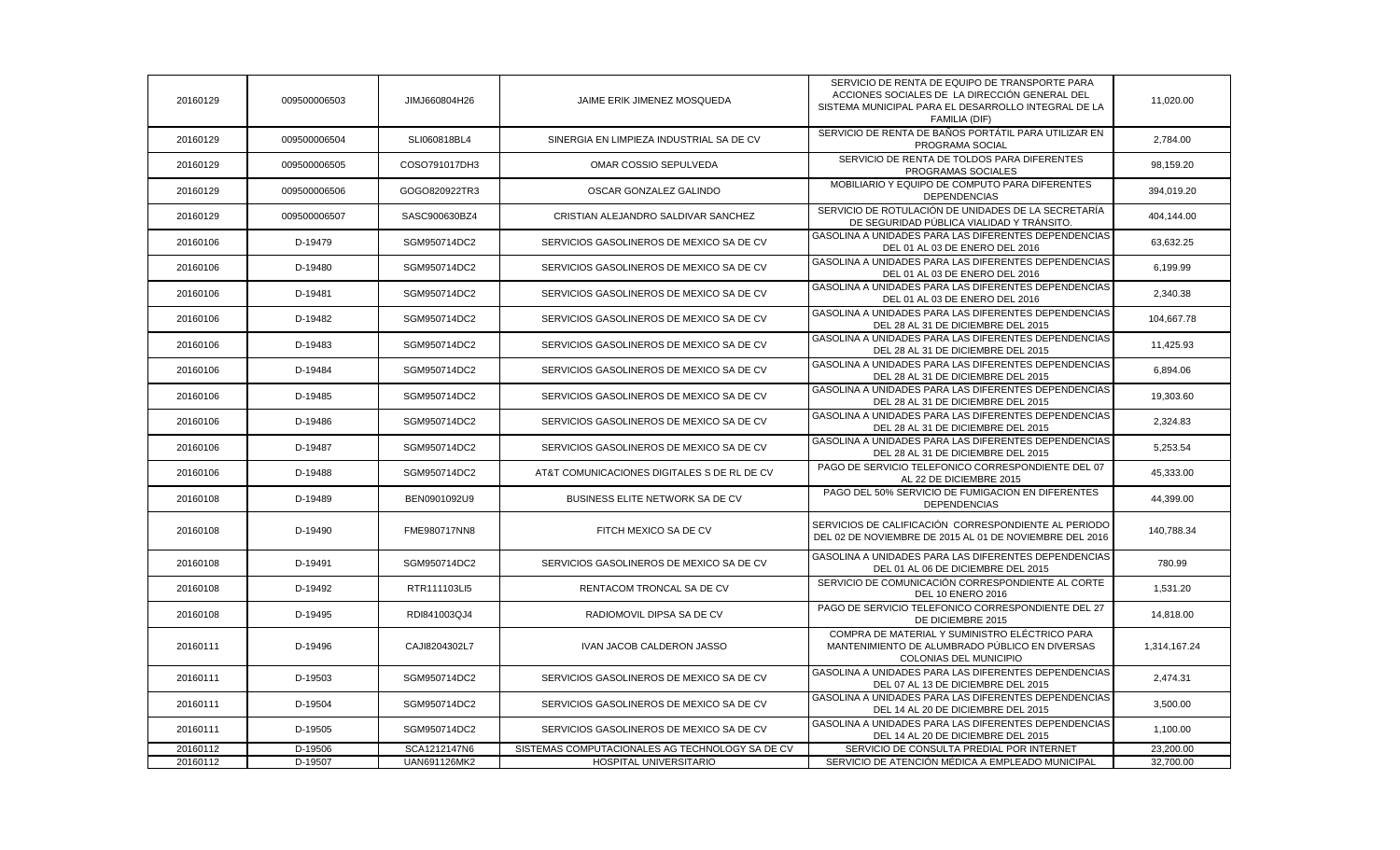| 20160113 | D-19508 | SGM950714DC2 | SERVICIOS GASOLINEROS DE MEXICO SA DE CV    | GASOLINA A UNIDADES PARA LAS DIFERENTES DEPENDENCIAS<br>DEL 07 AL 13 DE DICIEMBRE DEL 2015       | 1,250.08     |
|----------|---------|--------------|---------------------------------------------|--------------------------------------------------------------------------------------------------|--------------|
| 20160113 | D-19509 | SGM950714DC2 | SERVICIOS GASOLINEROS DE MEXICO SA DE CV    | GASOLINA A UNIDADES PARA LAS DIFERENTES DEPENDENCIAS<br>DEL 07 AL 13 DE DICIEMBRE DEL 2015       | 12,728.78    |
| 20160113 | D-19510 | SGM950714DC2 | SERVICIOS GASOLINEROS DE MEXICO SA DE CV    | GASOLINA A UNIDADES PARA LAS DIFERENTES DEPENDENCIAS<br>DEL 14 AL 20 DE DICIEMBRE DEL 2015       | 688.60       |
| 20160113 | D-19511 | SGM950714DC2 | SERVICIOS GASOLINEROS DE MEXICO SA DE CV    | GASOLINA A UNIDADES PARA LAS DIFERENTES DEPENDENCIAS<br>DEL 14 AL 20 DE DICIEMBRE DEL 2015       | 400.04       |
| 20160113 | D-19512 | SGM950714DC2 | SERVICIOS GASOLINEROS DE MEXICO SA DE CV    | GASOLINA A UNIDADES PARA LAS DIFERENTES DEPENDENCIAS<br>DEL 04 AL 10 ENERO DEL 2016              | 174,176.05   |
| 20160113 | D-19513 | SGM950714DC2 | SERVICIOS GASOLINEROS DE MEXICO SA DE CV    | GASOLINA A UNIDADES PARA LAS DIFERENTES DEPENDENCIAS<br>DEL 04 AL 10 ENERO DEL 2016              | 19,572.89    |
| 20160113 | D-19514 | SGM950714DC2 | SERVICIOS GASOLINEROS DE MEXICO SA DE CV    | GASOLINA A UNIDADES PARA LAS DIFERENTES DEPENDENCIAS<br>DEL 04 AL 10 ENERO DEL 2016              | 16,737.11    |
| 20160113 | D-19515 | SGM950714DC2 | SERVICIOS GASOLINEROS DE MEXICO SA DE CV    | GASOLINA A UNIDADES PARA LAS DIFERENTES DEPENDENCIAS<br>DEL 04 AL 10 ENERO DEL 2016              | 26,585.85    |
| 20160115 | D-19517 | CME090311BW5 | COOL MEDIA S.A. DE C.V                      | PAGO POR EVENTO DE TOMA DE PROTESTA                                                              | 88,153.04    |
| 20160115 | D-19518 | SGM950714DC2 | SERVICIOS GASOLINEROS DE MEXICO SA DE CV    | GASOLINA A UNIDADES PARA LAS DIFERENTES DEPENDENCIAS<br>DEL 04 AL 10 ENERO DEL 2016              | 4,222.91     |
| 20160115 | D-19519 | RDI841003QJ4 | RADIOMOVIL DIPSA SA DE CV                   | PAGO DE SERVICIO TELEFONICO CORRESPONDIENTE DEL 27<br>DE DICIEMBRE 2015                          | 1,258.48     |
| 20160115 | D-19520 | RDI841003QJ4 | RADIOMOVIL DIPSA SA DE CV                   | PAGO DE SERVICIO TELEFONICO CORRESPONDIENTE DEL 27<br>DE DICIEMBRE 2015                          | 60,008.00    |
| 20160118 | D-19521 | PCV780126MQ8 | PATRONATO CRUZ VERDE MONTERREY A.C          | PAGO DE ATENCIÓN MEDICA, MEDICAMENTOS A DIFERENTES<br><b>EMPLEADOS</b>                           | 502,430.85   |
| 20160118 | D-19522 | UAN691126MK2 | <b>HOSPITAL UNIVERSITARIO</b>               | SERVICIO DE ATENCIÓN MÉDICA A EMPLEADOS MUNICIPALES                                              | 100,819.10   |
| 20160118 | D-19523 | S/R          | TESORERIA DE LA FEDERACION                  | PAGO IMPUESTOS, ISR Y RETENCIONES 10%                                                            | 1,193,442.00 |
| 20160118 | D-19524 | S/R          | TESORERIA DE LA FEDERACION                  | PAGO IMPUESTOS, ISR Y RETENCIONES 10%                                                            | 1,666,209.00 |
| 20160118 | D-19525 | S/R          | TESORERIA DE LA FEDERACION                  | PAGO IMPUESTOS, ISR Y RETENCIONES 10%                                                            | 210,320.00   |
| 20160120 | D-19528 | SGM950714DC2 | SERVICIOS GASOLINEROS DE MEXICO SA DE CV    | GASOLINA A UNIDADES PARA LAS DIFERENTES DEPENDENCIAS<br>DEL 11 AL 17 ENERO DEL 2016              | 3,976.17     |
| 20160120 | D-19529 | SGM950714DC2 | SERVICIOS GASOLINEROS DE MEXICO SA DE CV    | GASOLINA A UNIDADES PARA LAS DIFERENTES DEPENDENCIAS<br>DEL 11 AL 17 ENERO DEL 2016              | 24,997.45    |
| 20160120 | D-19530 | SGM950714DC2 | SERVICIOS GASOLINEROS DE MEXICO SA DE CV    | GASOLINA A UNIDADES PARA LAS DIFERENTES DEPENDENCIAS<br>DEL 11 AL 17 ENERO DEL 2016              | 18,614.30    |
| 20160120 | D-19531 | SGM950714DC2 | SERVICIOS GASOLINEROS DE MEXICO SA DE CV    | GASOLINA A UNIDADES PARA LAS DIFERENTES DEPENDENCIAS<br>DEL 11 AL 17 ENERO DEL 2016              | 15,506.23    |
| 20160120 | D-19532 | SGM950714DC2 | SERVICIOS GASOLINEROS DE MEXICO SA DE CV    | GASOLINA A UNIDADES PARA LAS DIFERENTES DEPENDENCIAS<br>DEL 11 AL 17 ENERO DEL 2016              | 157,305.77   |
| 20160121 | D-19533 | ARE011126TY1 | AUTOKAM REGIOMONTANA SA DE CV               | SERVICIO DE MANTENIMIENTO A UNIDAD DE LA SECRETARÍA DE<br>SEGURIDAD PÚBLICA, VIALIDAD Y TRÁNSITO | 21,452.00    |
| 20160126 | D-19537 | SGM950714DC2 | AT&T COMUNICACIONES DIGITALES S DE RL DE CV | PAGO DE SERVICIO TELEFONICO CORRESPONDIENTE DEL 07<br>AL 22 DE ENERO 2016                        | 38,143.24    |
| 20160127 | D-19538 | CTO1104186K1 | CELEBRITY TOURS S.A. DE C.V.                | VIAJE A LA CIUDAD DE MEXICO, CAPACITACION SUBSIDIO<br><b>FORTASEG</b>                            | 20,508.01    |
| 20160127 | D-19539 | SGM950714DC2 | SERVICIOS GASOLINEROS DE MEXICO SA DE CV    | GASOLINA A UNIDADES PARA LAS DIFERENTES DEPENDENCIAS<br>DEL 18 AL 25 ENERO DEL 2016              | 19,260.46    |
| 20160127 | D-19540 | SGM950714DC2 | SERVICIOS GASOLINEROS DE MEXICO SA DE CV    | GASOLINA A UNIDADES PARA LAS DIFERENTES DEPENDENCIAS<br>DEL 18 AL 25 ENERO DEL 2016              | 6,785.80     |
| 20160126 | D19541  | SGM950714DC2 | OXXO EXPRESS SA DE CV                       | GASOLINA A UNIDADES PARA LAS DIFERENTES DEPENDENCIAS<br>DEL 25 AL 29 ENERO DEL 2016              | 67,500.00    |